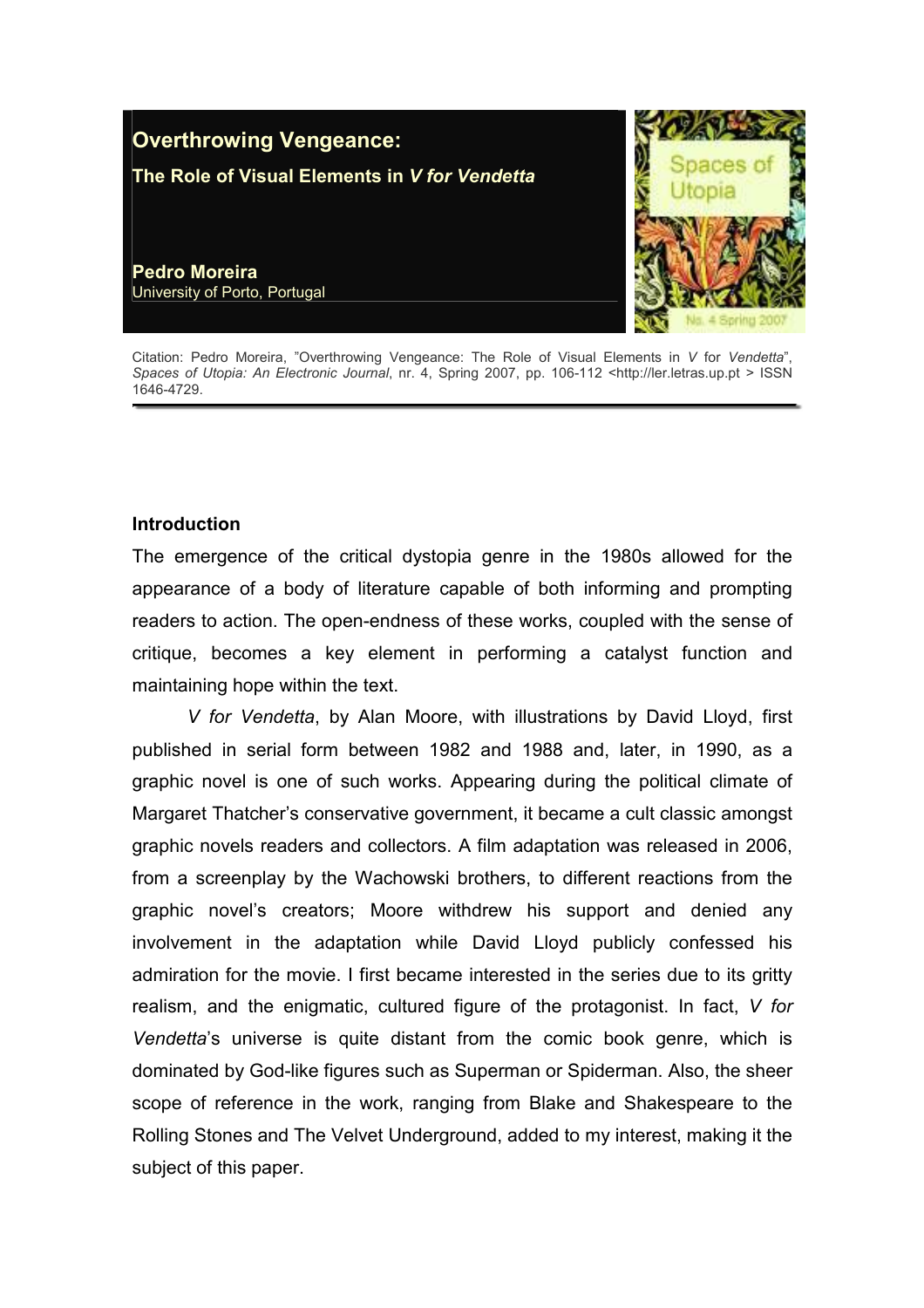In this essay I will be discussing the graphic novel, focusing on identifying a "sub narrative" level composed of visual elements and its relation to the main narrative line, a relation based on the production of an ideological background that confers a wider significance to the actions of the protagonist. Ultimately the dynamics of this relation resolve themselves in an overthrow of the simpler motif of vendetta in favor of a more complex narrative about society's struggle against an oppressive regime, thus reaching a far more profound resonance and utopian function.

# Critical Dystopia and Narrative Levels

The setting for Alan Moore and David Lloyd's graphic narrative is a near-future England, ruled by a fascist regime dubbed "Norsefire". The series' main characters are V - the protagonist – and Evey, a young girl struggling to survive in the dystopian universe of the book. I have classified V for Vendetta as a critical dystopia according to Lyman Tower Sargent's definition of the genre as:

A non existent society described in considerable detail and normally located in time and space that the author intended a contemporaneous reader to view as worse than contemporary society but that normally includes at least one eutopian enclave or holds out hope that the dystopia can be overcome and replaced with a eutopia. (apud Baccolini/Moylan 2003: 7)

I will return to this definition further ahead in the essay, in order to bring forth the points regarding the "eutopian enclave" and also in relation to the open ending of V for Vendetta.

In order to understand the role of visual elements, I will now focus on the two main characters, distinguishing between their positions in the narrative so as to make clear the dynamics at play between main and sub narrative levels. Raffaela Baccolini and Tom Moylan's discussion of the critical dystopia, in "Dystopias and Histories", explores the genre's narrative devices as "the construction of a narrative of the hegemonic order and a counter-narrative of alienation and resistance", identifying the protagonist as someone "unreflectively immersed in the [dystopian] society" moving "from apparent contentment into an experience of alienation and resistance" (ibidem). This sheds a revealing light on V for Vendetta's structure, as is noticeable at the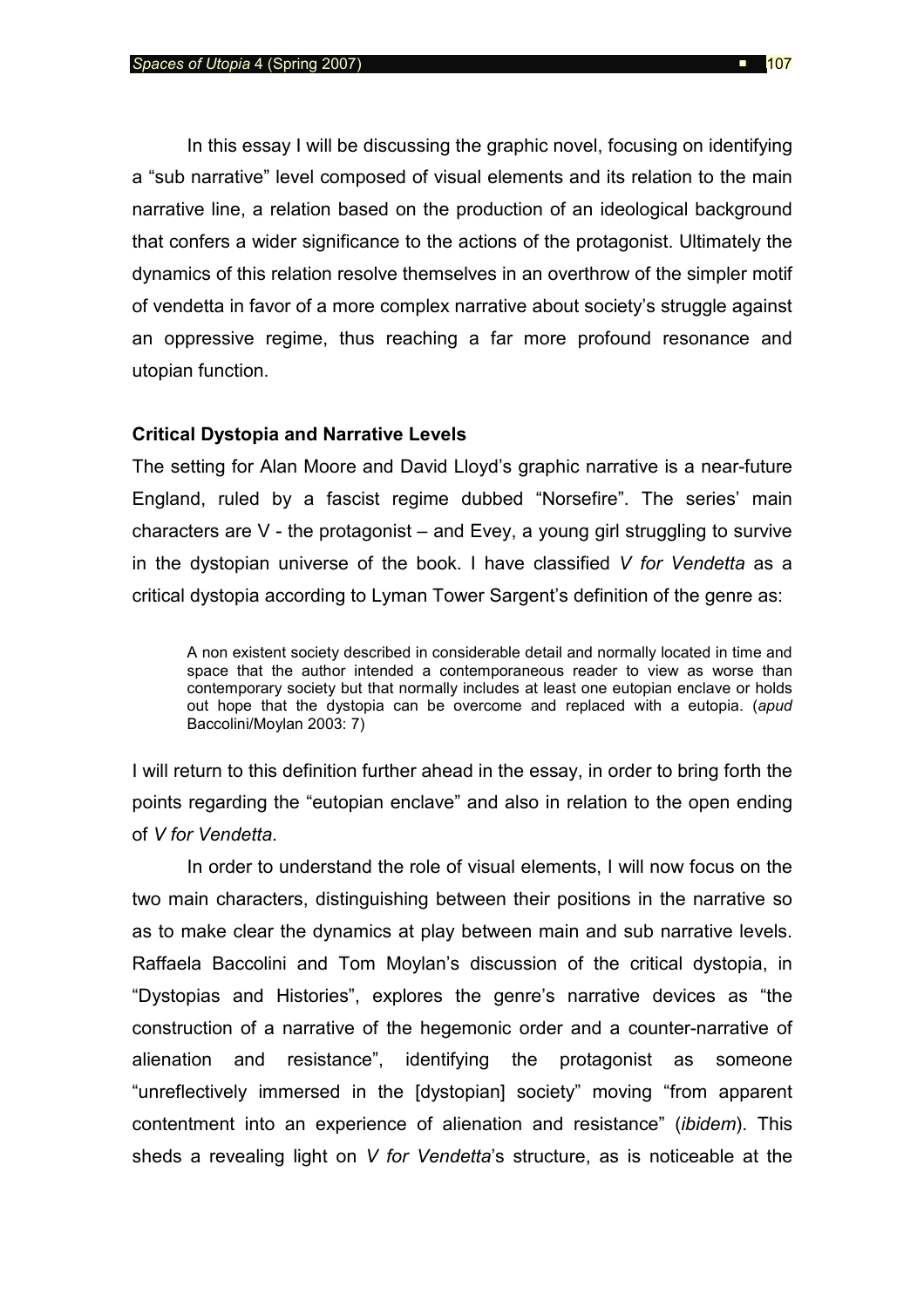moment of both V and Evey's introduction. In their introductory panels, both characters are shown in the process of putting on masks. Evey is presented putting on make-up, a mask of the mundane, her face exposed in the mirror. A character, then, immersed in the dystopian society, and subjected to its order, having to step down to prostitution to survive. While it cannot be said that this is a character satisfied with her existence, Evey is at most in a first stage of alienation, with no resistance coming from her part to the hegemonic order.

V's introduction is, however, quite different. We do not observe an individual putting on a mask, there is not a clear subject to be disguised. V is still a shadow, a mere silhouette. The foreground of this scene is occupied by the objects in the room. What presents itself to be embodied behind the mask – in other words, to grant content to the shadow's form – are those visual elements, amongst which the bookshelf on which Mein Kampf, Capital and Uncle Tom's Cabin are grouped. From the moment of his introduction onwards, V transcends individuality and is a character in a stage of open resistance, to use Baccolini and Moylan's expression. It also becomes difficult to view V as an archetypal avenger, driven exclusively by the desire of personal revenge. His position in relation to main and sub-narrative levels can be thought of as that of an agent on a meta-utopian level, a position made clearer further ahead in the book.

#### The Significance of History and Theatre

Having explored the distinction between V and Evey as characters, I would now move to discuss V for Vendetta's most featured visual object: the Guy Fawkes mask.

The mask becomes a symbol for a crucial recovery of history that not only is a key factor in the narrative as a whole but also allows for the critical aspect of the book to reach the reader with more impact. As Baccolini puts it,

History, together with memory, figures prominently in the critical dystopia (...) and [its] recovery and knowledge (…) appear to be necessary elements to promote a utopian space. (Baccolini 2003: 116)

V's figure operates this recovery by linking history and theatre, and, playing to this role, by providing voice to the ideological currents stemming forth from the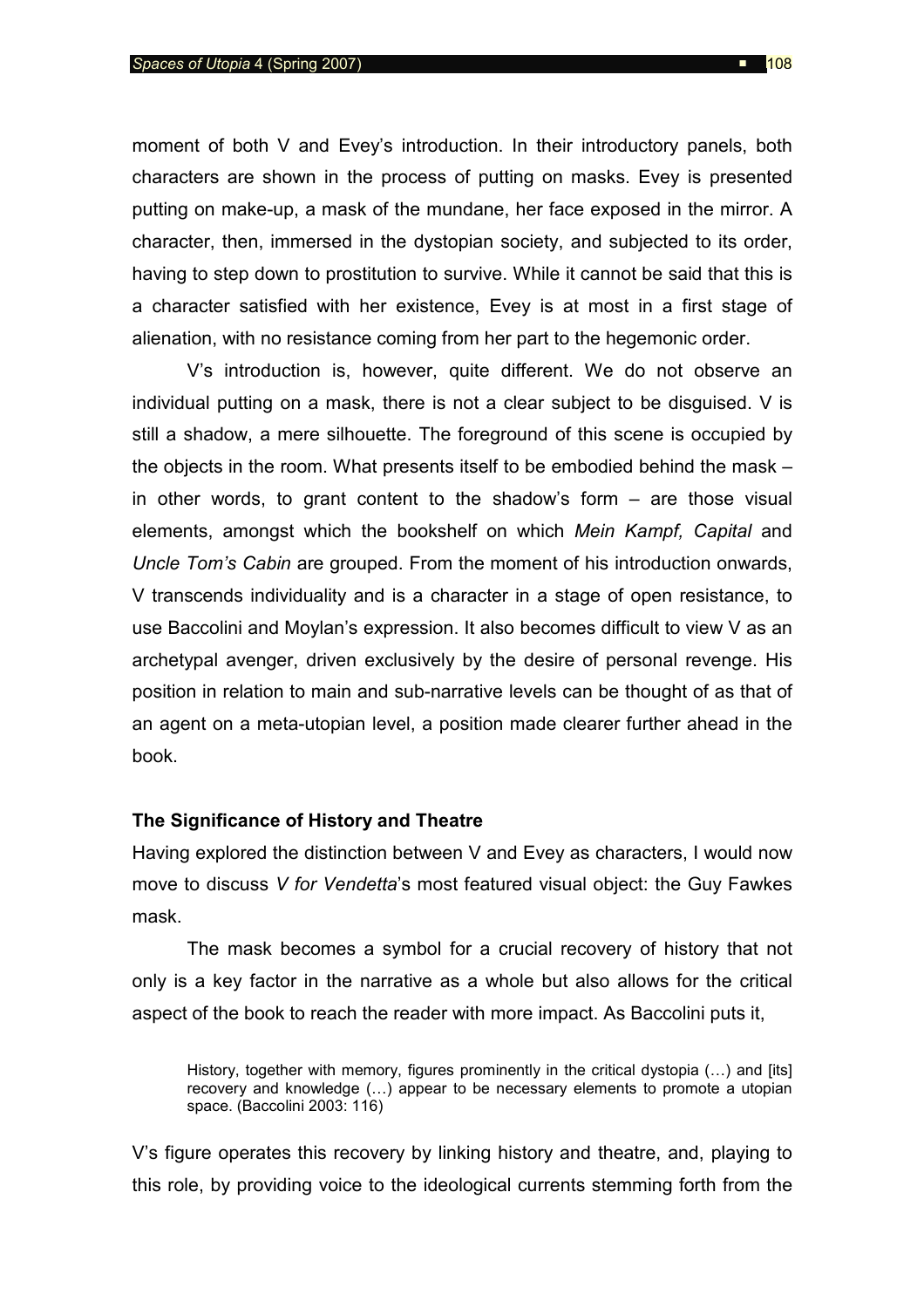visual elements of his universe. This accounts for his habit of speaking almost exclusively by quotation, remaining "in character" throughout the play: the first words that V speaks are from Shakespeare's Macbeth, Act I, Scene 2: "The Multiplying villainies of nature do swarm upon him…" (Lloyd/Moore 1990: 11). Also, his position as the "maestro" of a plan larger than personal revenge is also meaningfully stated by quoting William Blake: "I will not cease from mental flight/ Nor shall my sword sleep in my hand/ 'Till we have built Jerusalem/ In England's green and pleasant land" (idem, 48).

 This specific scope of reference – history and theatre – is enhanced by the sub-narrative level. Again, it is the bookshelves in V's home, the "Shadow Gallery", that better present the importance of this bond. The presence of titles such as Frankenstein, Gulliver's Travels, Don Quixote, Hard Times, French Revolution, Faust, The Odyssey, V, Iliad, Shakespeare, Ivanhoe, The Golden Bough, Divine Comedy both extends and thickens the ideological cloth out of which V is formed.

### The Heterotopic Space and Process in VfV

Going back to Lyman Tower Sargent's words, namely the "existence of at least one eutopian enclave" and articulating them with Baccolini's mention of the need of recovery and knowledge of history to promote a utopian space, the visual objects that compose the sub-narrative level can be seen as endowing V's home with necessary elements for creating a space of resistance and the hope of overcoming the hegemonic order. This space is meaningfully a negative version of the power structure of the dominant regime. This rendering as negative, enforced by its underground location, brings it close to Michel Foucault's concept of heterotopias, the places where "all the other real sites that can be found within the culture, are simultaneously represented, contested and inverted" (Foucault 1986: 24). The presence of these elements in a space that juxtaposes both freedom and order endows the identity formed in them with a new found power of agency, granting, as Kevin Hetherington has argued in his discussion of the concept of heterotopias, "the means for the development of new modes of social ordering that are utopian in intent" (Hetherington 1997: 53).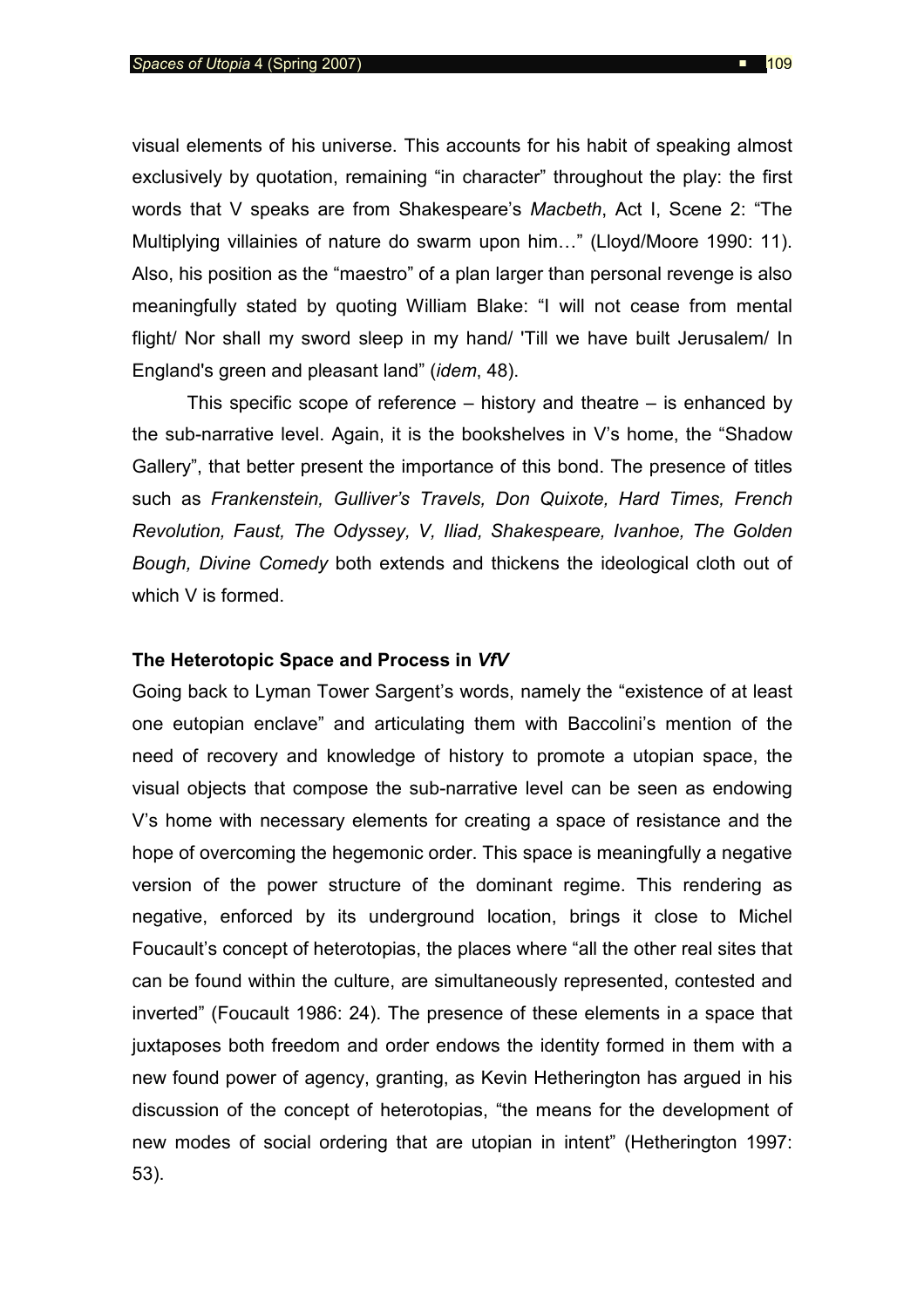What has to be thought of, then, in  $V$  for Vendetta, is not just the presence of this heterotopic space but the processes that can take place in it, since, as Foucault reminds us, there isn't "anything that is functionally – by its very nature – absolutely liberating. Liberty is a practice" (Foucault 1993: 162; original italics).

Again in  $V$  for Vendetta this is linked to theatricality: it is through the staging of plays, in a total theatre experience, that V enables the awakening of individual consciousness in Evey, and prepares her to take his place in the new social order. When Evey enters the space of the gallery as a character unknowingly part of V's "prison play", main and sub-narrative levels merge. She is put through a "rite of passage" that will take her to the stage of resistance and to the understanding of her responsibility as a member of society. At this point vengeance is entirely overthrown and we are left with a new V, contemplating the possibility of building a new, fairer social order. This turn in the narrative is accomplished by the role of visual elements, which establish the outcome of the narrative through their influence in shaping V, the space and processes of the Shadow Gallery, and as a legacy of history and memory to Evey in her role as the new V.

#### **Conclusion**

As readers we are constantly brought back to this ideological frame, reminded of the supreme importance of knowing the past and the need to be historically conscious and returned to the present with a new awareness of our responsibility in shaping society. However, Moore and Lloyd are careful to show that this recovery doesn't lead strictly to violence. By presenting two V's, one that in fact chooses a more violent path, and another one that, having been brought into existence by the same ideological background, chooses to keep a positive role, one of construction and not destruction, the graphic novel's final emphasis is on consciousness.

V for Vendetta leaves us with an open ending, the total possibility for the future in the image of: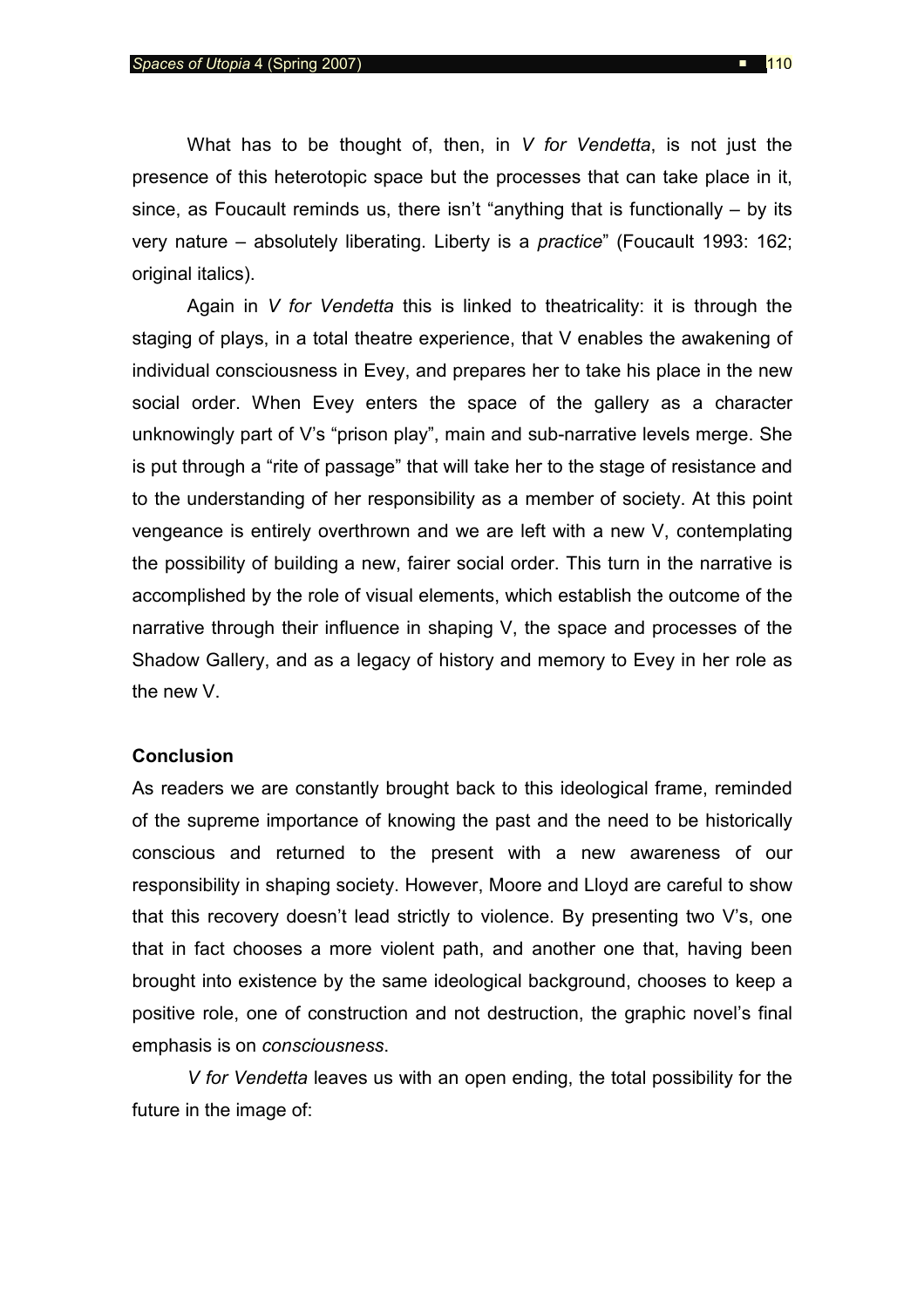The people stand[ing] within the ruins of society, a jail intended to outlive them all. The door is open. They can leave, or fall instead to squabbling and thence new slaveries. The choice is theirs, as ever it must be. (Lloyd/Moore 1990: 260)

This ending enables the graphic novel to maintain the hope that dystopia has indeed been overcome and will be replaced by an eutopia. By opening the reader to this hope and possibility, it states the most crucial part of any social dreaming: the choice is ours, as ever it must be.